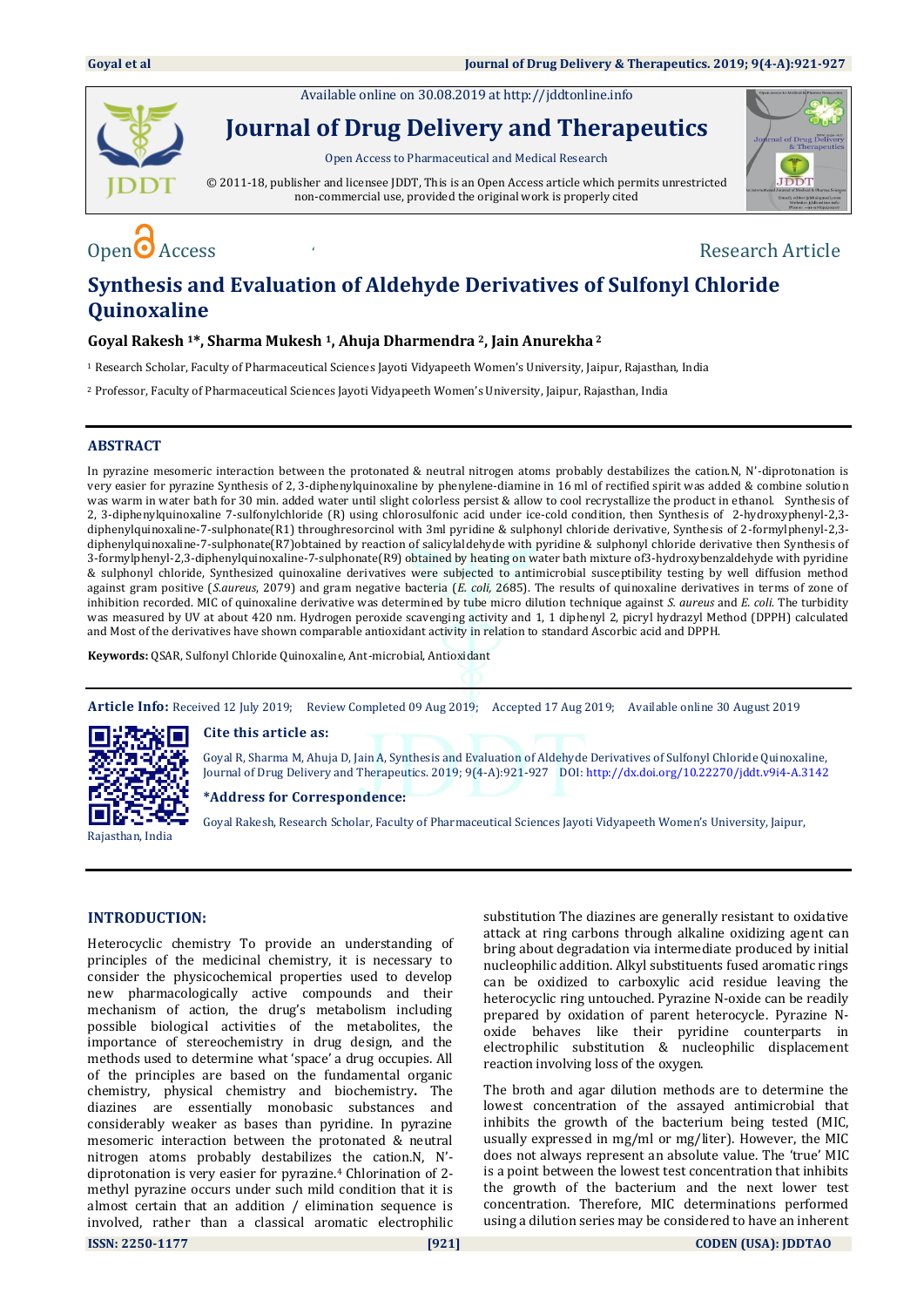#### **Goyal et al Journal of Drug Delivery & Therapeutics. 2019; 9(4-A):921-927**

variation of one dilution. Antimicrobial ranges should encompass both the interpretive criteria (susceptible, intermediate and resistant) for a specific bacterium/antibiotic combination and appropriate quality control reference organisms. Antimicrobial susceptibility dilution methods appear to be more reproducible and quantitative than agar disk diffusion. However, antibiotics are usually tested in doubling dilutions, which can produce inexact MIC data. Thus, Asuncion Burguete *et al.*, synthesized novel ring substituted 3-phenyl -1- (1, 4-di-N-oxide quinoxaline-2-yl) -2-propen-1-one derivatives and of their 4, 5-dihydro-(1H)-pyrazole analogues. Synthesized compounds were evaluated for anti-inflammatory and antioxidant activity. The tested compounds inhibit the carrageenaninduced rat paw edema (4.5-56.1%) and present important scavenging activities.<sup>i</sup> .M.Ali *et.al,* synthesized some novel

 $ClO<sub>2</sub>S$ 

quinoxalinone derivative and evaluated for antimicrobial activity. Condensation of 4-benzoyl-1, 2-phenylenediamine with sodium pyruvate in acetic acid furnished two product which were identified as 6-benzoyl and 7-benzoyl-3-methyl-2(1H) quinoxalinone.ii Alireza Hasaninejad, Abdolkarim Zare, *et.al,* reported Bentonite Clay K-10 as an Efficient Reagent for the Synthesis of Quinoxaline Derivatives at Room Temperature. Bentonite clay K-10 acts as an efficient reagent for the preparation of quinoxaline derivatives via the condensation of aryl and alkyl 1,2-diamines with α-diketones in ethyl alcohol as a green media at room temperature.iii

#### **MATERIALS AND METHODS:**

Derivatives of 2,3-diphenylquinoxaline-7-sulphonyl chloride with Aldehydes.



**Experimental Methods:**

*Synthesis of 2, 3-diphenylquinoxaline*

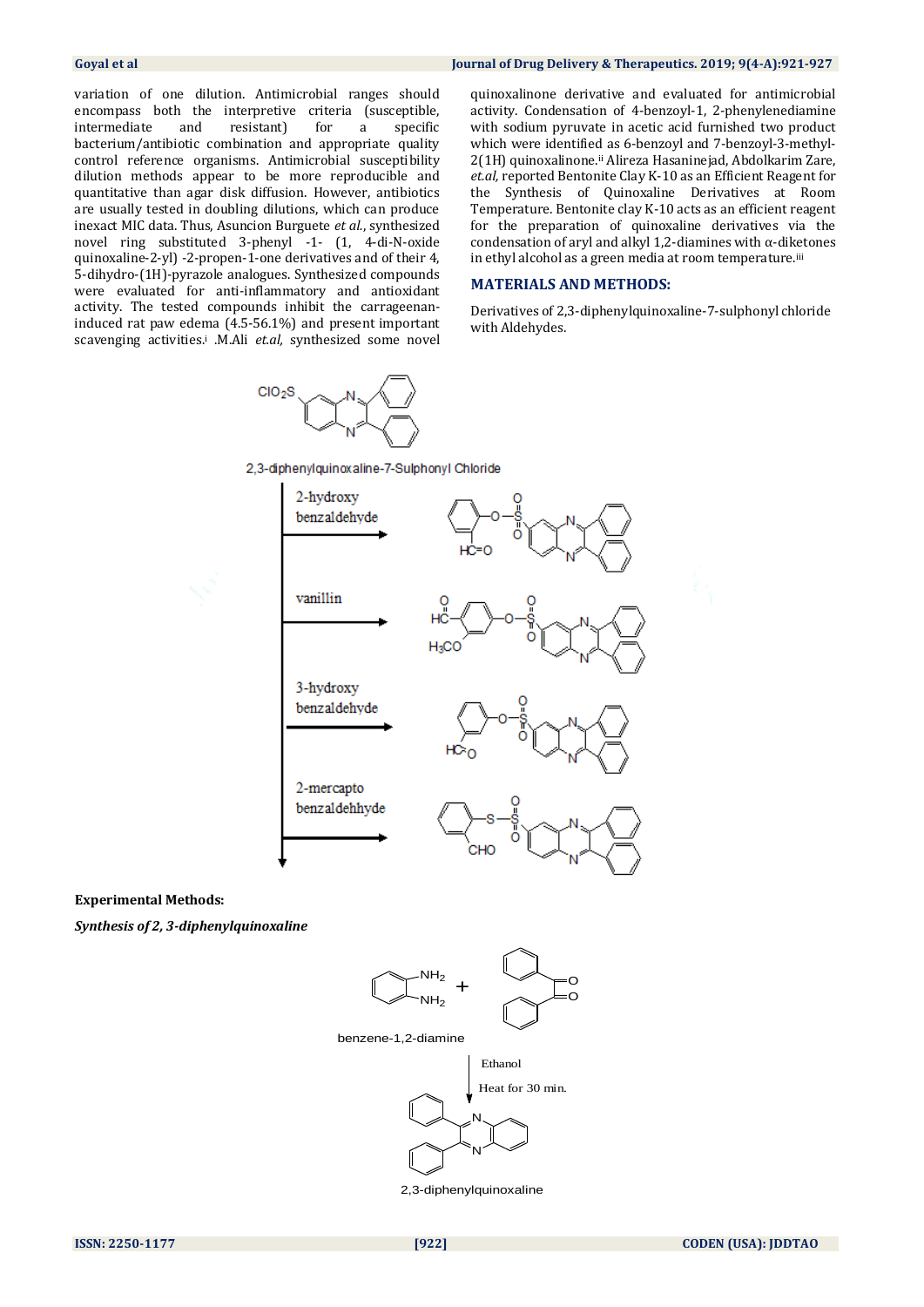#### **Goyal et al Journal of Drug Delivery & Therapeutics. 2019; 9(4-A):921-927**

To warm solution of 4.2 gram of benzyl in 16 ml of rectified spirit, the solution of 2.2ml of o-phelyne diamine in 16 ml of rectified spirit was added & combine solution was warm in water wath for 30 min. added water until slight colourless persist & allow to cool. Filter & recrystallize the product in ethanol.

### *Synthesis of 2, 3-diphenylquinoxaline 7-sulfonylchloride (R)*

0.01 moles of 2, 3 diphenylquinoxaline (2.82g) was treated with Chlorosulfonic acid under ice-cold condition in fuming cupboard with constant stirring. The stirring was continued until the reaction reaches room temperature. The resultant

mixture was poured into water to give sulfonylchloride derivative<sup>1</sup>

#### **Synthesis of phenol derivatives of 2, 3 diphenylquinoxaline-7-sulphonyl chloride:**

#### *Synthesis of 2-hydroxyphenyl-2,3-diphenylquinoxaline-7 sulphonate(R1)*

Mix 1.17gm of resorcinol with 3ml pyridine & 2.34 gm of sulphonyl chloride derivative &heat on water bath for 1 hr. pour into 25 ml of cold water & stir until the oil solidifies , filter wash with cold dil HCl to remove pyridine and cold dil NaOH to remove any phenol present &them with cold water, recrystallized from methanol or ethanol.

#### *Synthesis of 2-formylphenyl-2,3-diphenylquinoxaline-7-sulphonate(R7)*



Mix 1.29 gm of salicylaldehyde with 3.22ml pyridine & 2.58 gm of sulphonyl chloride derivative &heat on water bath for 1.5 hr. pour into 25 ml of cold water & stir until the oil

solidifies , filter wash with cold dil HCl to remove pyridine and cold dil NaOH to remove any phenol present &them with cold water , recrystallized from methanol or ethanol.

#### *Synthesis of 4-formyl-3-methoxyphenyl-2,3-diphenylquinoxaline-7-sulphonate (R8)*



Mix 1.61 gm of vanillin with4.02 ml pyridine & 3.22 gm of sulphonyl chloride derivative & heat on water bath for 3 hr. pour into 25 ml of cold water & stir until the oil solidifies,

filter wash with cold dil HCl to remove pyridine and cold dil NaOH to remove any phenol present &them with cold water, recrystallized from methanol or ethanol.

#### *Synthesis of 3-formylphenyl-2,3-diphenylquinoxaline-7-sulphonate(R9)*



Mix 1.29 gm of 3-hydroxybenzaldehyde with 3.22ml pyridine & 2.58 gm of sulphonyl chloride derivative &heat on water bath for 2.15 hr. pour into 25 ml of cold water & stir until the oil solidifies , filter wash with cold dil HCl to

remove pyridine and cold dil NaOH to remove any phenol present &them with cold water , recrystallized from methanol or ethanol.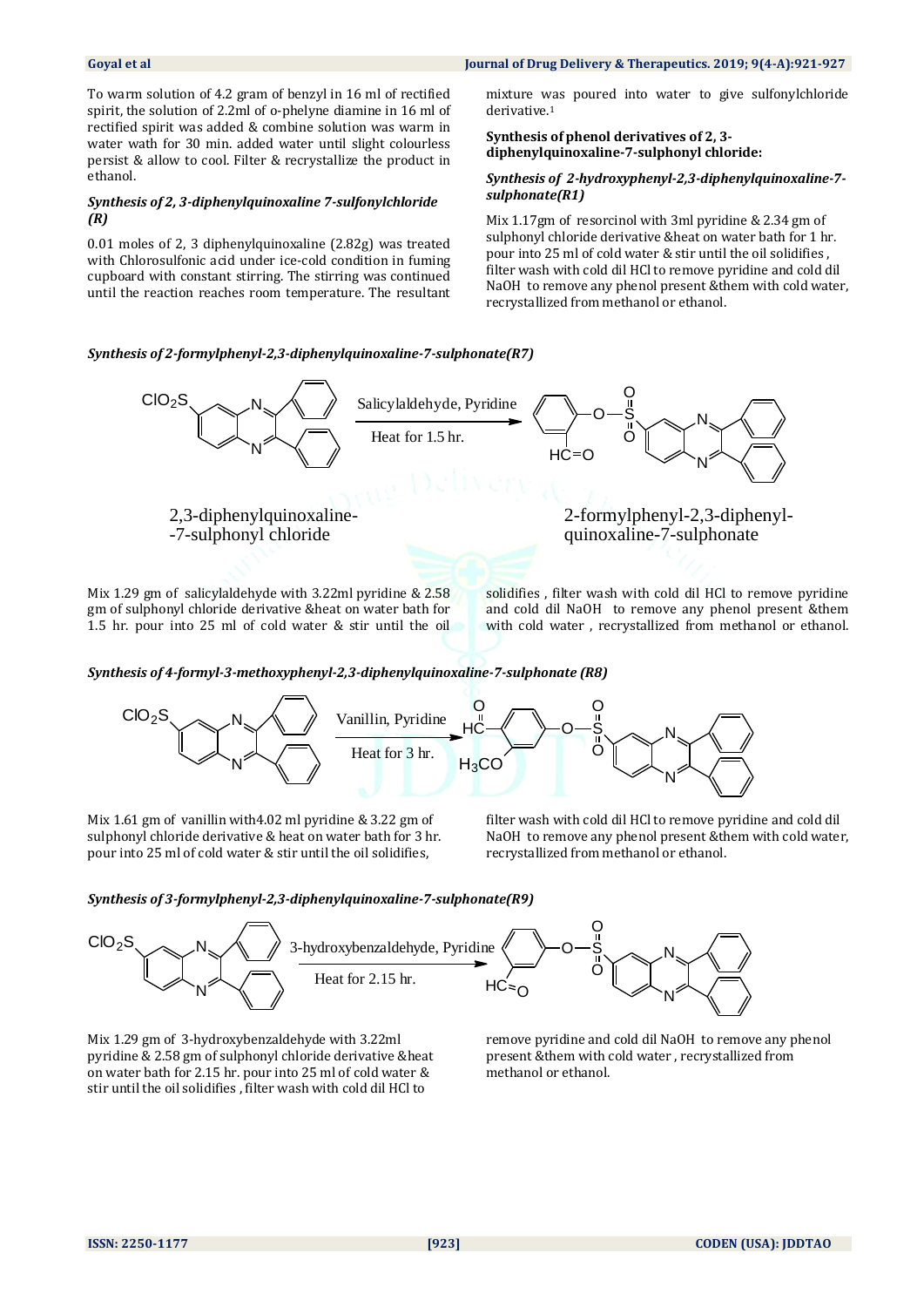#### *Synthesis of S-2-formylphenyl-2,3-diphenylquinoxaline-7-sulphonate(R10)*



Mix 1.46 gm of 2-mercapto benzaldehyde with 3.67ml pyridine & 2.92 gm of sulphonyl chloride derivative &heat on water bath for 2 hr. pour into 25 ml of cold water & stir until the oil solidifies, filter wash with cold dil HCl to remove pyridine and cold dil NaOH to remove any phenol present &them with cold water , recrystallized from methanol or ethanol.

#### *Identification &Characterization*

The identification & characterization of prepared compound were carried out on the basis of physical, chemical, and spectral data such as Melting point (MP), thin layer chromatography (TLC), Infrared Spectroscopy (IR), Mass Spectrometry (MS), Nuclear Magnetic Resonance Spectroscopy (<sup>1</sup>HNMR).

#### *Physical Properties*

Synthesized quinoxaline sulfonamide derivatives were evaluated for physical properties such as physical state, color, and melting point.

#### *Melting point*

Melting points of all derivatives were determined by Open capillary tube method.

*Solubility*

Solubility study of synthesized derivatives was carried out in different solvents like water, ethanol, methanol, acetone, benzene, chloroform, and DMF.

### *Thin layer chromatography (TLC)*

All the synthesized derivatives were subjected to TLC analysis to ensure the completion of the reaction

#### **Determination of Minimum Inhibitory Concentration:**

#### *Tube Dilution Technique*

Double strength nutrient broth was prepared by dissolving 6.25 g of nutrient broth in 250 ml distilled water. The medium was boiled to aid dissolution and sterilized by autoclaving at 15 psi pressure (121˚C) for 20 min.

1ml of double strength nutrient broth was added to a set of presterilized 5 test tubes (numbered from 1-5). To the first test tube, 1ml quinoxaline derivative sample solution (conc.=1000 µg/ml) was added. After thorough mixing, 1ml of solution from test tube no.1 was transferred to test tube no.2 so as to obtain concentration of 500µg/ml. The same procedure (serial dilution) was followed for the remaining test tubes from no. 3 to no. 5 to get the concentration in the range of  $250\mu g/ml$  to  $62.5\mu g/ml$  from  $3<sup>rd</sup>$  to  $5<sup>th</sup>$  test tube. From 5th test tube 1 ml of solution was discarded so as to get the equal volume in each test tube. Thus, each tube having concentration of 1000, 500, 250, 125, 62.5µg/ml. To each test tube 20 µl of *Enterobacteria* suspension was added (inoculation). All test tubes were incubated at 37˚C for 24 hours and observed for turbidity. The sets of test tube were compared for determining the MIC. The whole experimental setup was repeated for *S. aureus* and *E. coli.*

#### **Table 1: Preparation of Medium**

| Micro-organism                        | S. aureus                         |
|---------------------------------------|-----------------------------------|
| Media                                 | Double strength<br>nutrient broth |
| Conc. of quinoxaline derivative       | $1000\mu g/ml$                    |
| Loaded volume of media                | $1$ ml                            |
| Loaded volume of microbial suspension | $20 \mu$                          |
| Incubation temperature                | $37^{\circ}$ C                    |
| Incubation period                     | 24 Hrs                            |

### **QSAR:**

#### *Molecular Descriptors:*

Molecular descriptors can be defined as a numerical representation of chemical information encoded within a molecular structure via mathematical procedure. Type of QSAR is based on the dimensionality of molecular descriptors used:

- 0D these are descriptors derived from molecular formula e.g. molecular weight, number and type of atoms etc.
- 1D A substructure list representation of a molecule can be considered as a one dimensional (1D) molecular representation and consists of a list of molecular fragments (e.g. functional groups, rings, bonds, substituents etc.).
- 2D A molecular graph contains topological or two dimensional (2D) information describes how the atoms are bonded in a molecule, both the type of bonding and the interaction of particular atoms (e.g. total path count, molecular connectivity indices etc.).
- 3D These are calculated starting from a geometrical or 3D representation of a molecule. These descriptors include molecular surface, molecular volume and other geometrical properties. There are different types of 3D descriptors e.g. electronic, steric, shape etc.
- 4D In addition to the 3D descriptors the 4th dimension is generally in terms of different conformations or any other experimental condition.

#### **RESULT AND DISCUSSION:**

#### **Number of Rotatable Bonds – nrotb:**

This simple topological parameter is a measure of molecular flexibility. It has been shown to be a very good descriptor of oral bioavailability of drugs. Rotatable bond is defined as any single non-ring bond, bounded to non terminal heavy (i.e., non-hydrogen) atom. Amide C-N bonds are not considered because of their high rotational energy barrier.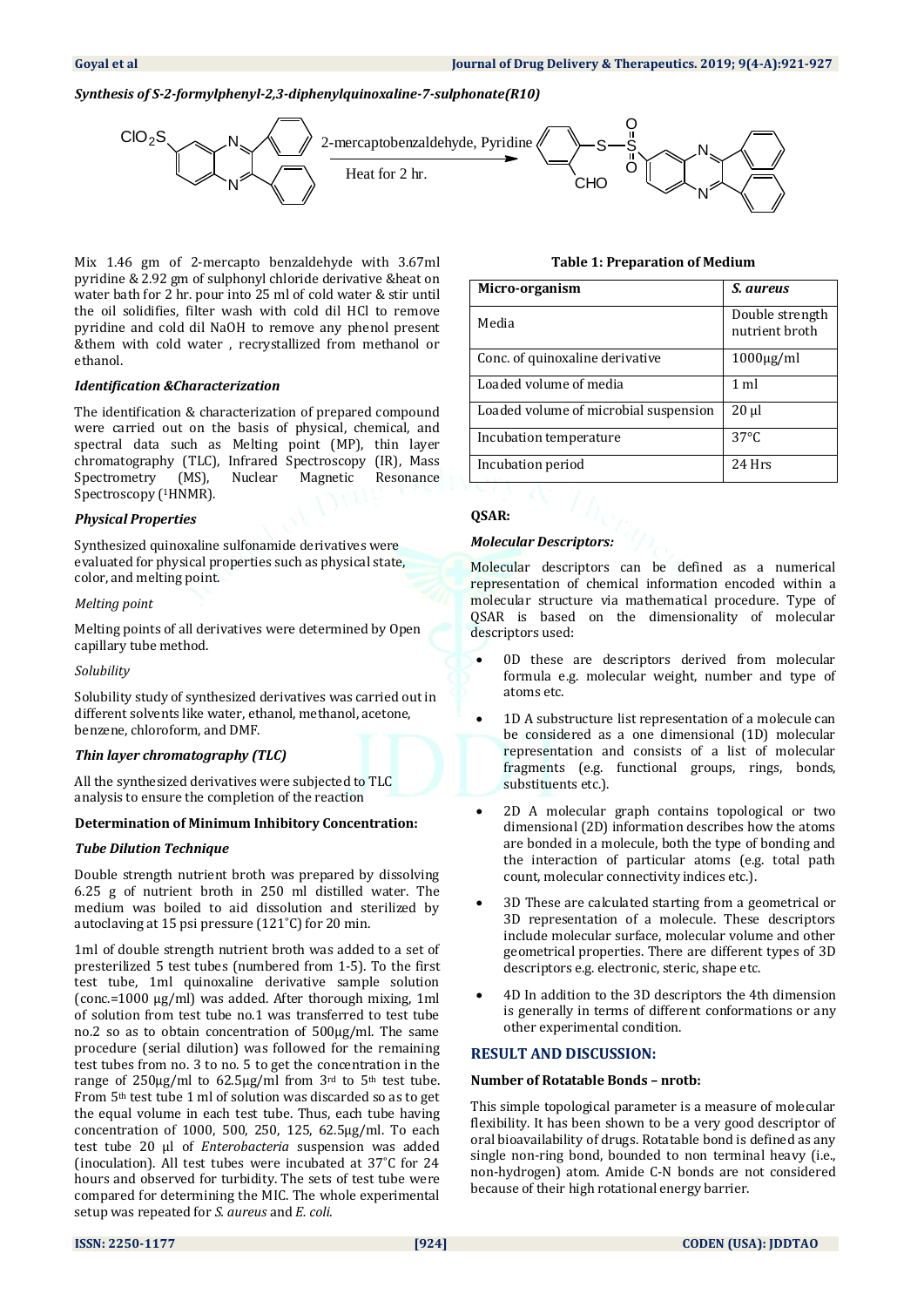| Compound       | <b>Nrotb</b> | Vol     | <b>GPCR</b> ligand | <b>Ion channel</b><br>modulator | Kinase<br>inhibitor | <b>Nuclear receptor</b><br>ligand |
|----------------|--------------|---------|--------------------|---------------------------------|---------------------|-----------------------------------|
| $R_1$          | 5            | 382.382 | $-0.17$            | $-0.24$                         | $-0.35$             | $-0.09$                           |
| R <sub>7</sub> | 5            | 392.381 | $-0.14$            | $-0.49$                         | $-0.12$             | $-0.21$                           |
| $R_8$          | 6            | 417.927 | $-0.45$            | $-0.68$                         | $-0.18$             | $-0.28$                           |
| R <sub>9</sub> | 5            | 392.381 | $-0.17$            | $-0.53$                         | $-0.17$             | $-0.22$                           |
| $R_{10}$       | 5            | 402.024 | $-0.43$            | $-0.78$                         | $-0.41$             | $-0.55$                           |

|  | Table 3: Physicochemical properties of synthesized quinoxaline derivatives |  |
|--|----------------------------------------------------------------------------|--|
|--|----------------------------------------------------------------------------|--|

| Code no.        | M. P. (°C) | Mol. wt | <b>Rf</b> value | Percent vield | Mol. formula                  |
|-----------------|------------|---------|-----------------|---------------|-------------------------------|
| R <sub>1</sub>  | 92         | 460     | 0.39            | 80            | $C_{26}H_{18}N_{2}O_{4}S$     |
| R7              | 86         | 472     | 0.2             | 83            | $C_{27}H_{18}N_{2}O_{4}S$     |
| R8              | 62         | 502     | 0.44            | 75            | $C_{28}H_{20}N_{2}O_{5}S$     |
| R <sub>9</sub>  | 90         | 472     | 0.35            | 82            | $C_{27}H_{18}N_{2}O_{4}S$     |
| R <sub>10</sub> | 94         | 488     | 0.8             | 84            | $C_{27}H_{18}N_{2}O_{3}S_{2}$ |
|                 |            |         |                 |               |                               |

#### **Infra-red spectroscopy:**

All the synthesized derivatives were characterized by infra red spectroscopy in the range of 400-4000 cm-1 by KBr pellet technique. The IR spectra of all synthesized derivatives were as follows.

|                                                           | <b>Fuctional</b> group  | Frequency $(cm-1)$ |
|-----------------------------------------------------------|-------------------------|--------------------|
| $HC = O$                                                  | $S=0$                   | 1132.8(1180-1130)  |
|                                                           |                         | 1330.1(1370-1300)  |
|                                                           | $C=0$                   | 1695(1760-1690)    |
| 2-formylphenyl-2,3-diphenyl- quinoxaline-7-<br>sulphonate | Mono sub. Aromatic ring | 762.3(770-735)     |
|                                                           | CH aromatic             | 3046.6 (3100-3000) |

| O<br>UHC                                                           | Fuctional group         | Frequency $(cm-1)$ |
|--------------------------------------------------------------------|-------------------------|--------------------|
|                                                                    | $S=0$                   | 1132.8(1180-1130)  |
| $H_3CO$                                                            |                         | 1334.9(1370-1300)  |
| $4-$                                                               | $C=0$                   | 1691(1760-1690)    |
| formyl-3-methoxyphenyl-2,3--diphenyl- quinoxaline-7-<br>sulphonate | Mono sub. Aromatic ring | 762.4(770-735)     |
|                                                                    | CH aromatic             | 3046.6 (3100-3000) |

|                                                       | Fuctional group         | Frequency $(cm-1)$ |
|-------------------------------------------------------|-------------------------|--------------------|
| N<br>$HC = 0$<br>$3 -$                                | $S=0$                   | 1136(1180-1130)    |
|                                                       |                         | 1342.4(1370-1300)  |
|                                                       | $C=0$                   | 1691(1760-1690)    |
| Formylphenyl-2,3-diphenylquinoxaline-7-<br>sulphonate | Mono sub. Aromatic ring | 767.6(770-735)     |
|                                                       | CH aromatic             | 3055 (3100-3000)   |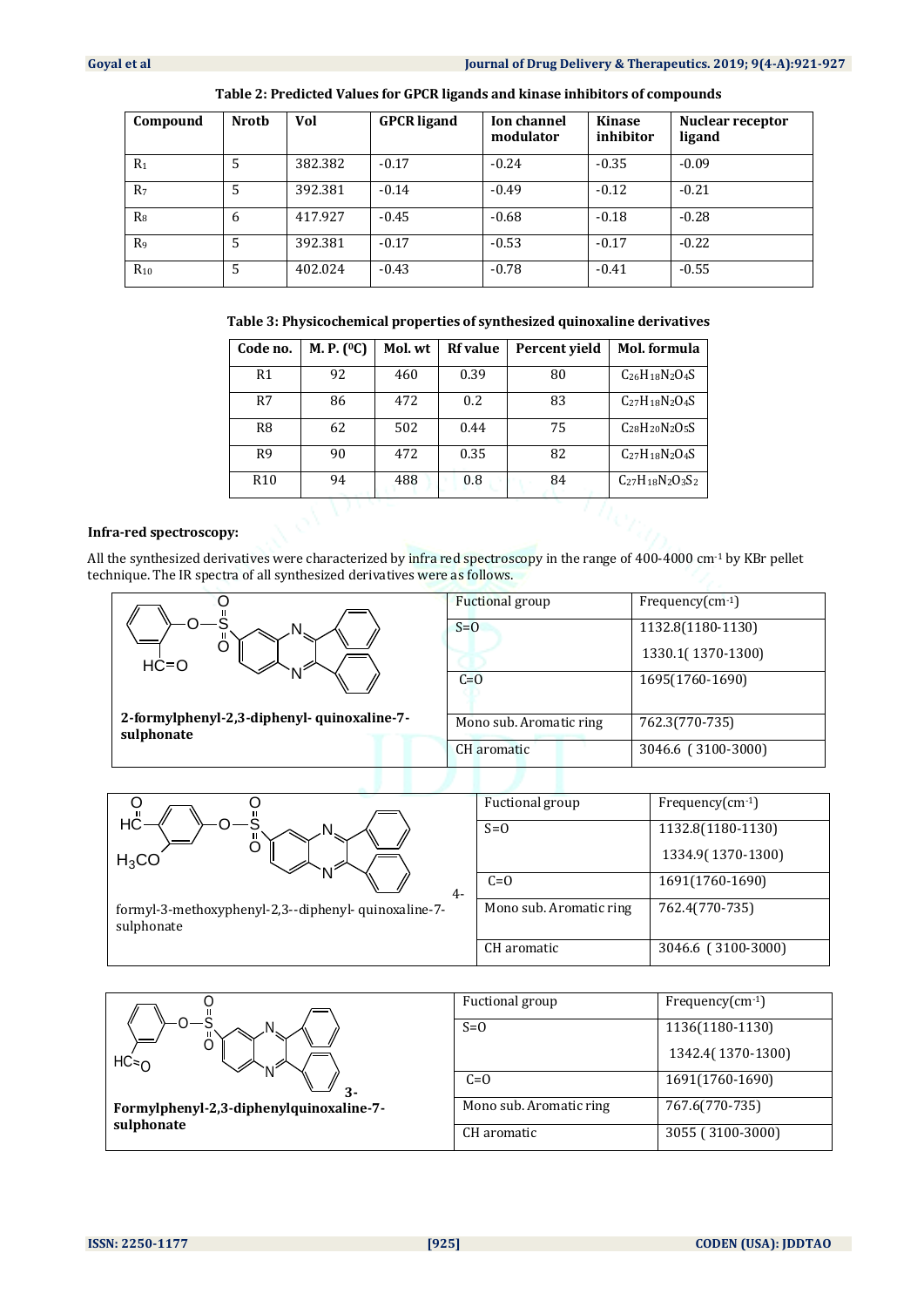### **Pharmacological Screenings:**

#### **Antimicrobial Susceptibility Testing:**

Synthesized quinoxaline derivatives were subjected to antimicrobial susceptibility testing by well diffusion method

against gram positive (*S.aureus*, 2079) and gram negative bacteria *(E. coli*, 2685). The results of quinoxaline derivatives in terms of zone of inhibition were as follows;

#### **Table 4: Zone of inhibition against** *S. aureus*

| Quinoxaline derivative | Zone of inhibition (mm.)<br>200µg. S.aureus | Zone of inhibition (mm.)<br>400 µg. S.aureus |
|------------------------|---------------------------------------------|----------------------------------------------|
| Azithromycin (s)       | 18                                          | 37                                           |
| R1                     |                                             |                                              |
| R7                     |                                             |                                              |
| R <sub>8</sub>         |                                             |                                              |
| R <sub>9</sub>         | 11                                          | 21                                           |
| R <sub>10</sub>        |                                             |                                              |

#### **Table 5: Zone of inhibition against***E. coli*

| Quinoxaline<br>derivative | Zone of inhibition (mm.) 200µg.<br>E.coli | Zone of inhibition (mm.)<br>$400 \mu g$ . E.coli |
|---------------------------|-------------------------------------------|--------------------------------------------------|
| Azithromycin (s)          | 17                                        | 33                                               |
| R <sub>1</sub>            |                                           |                                                  |
| R7                        |                                           |                                                  |
| R <sub>8</sub>            |                                           |                                                  |
| R <sub>9</sub>            | 09                                        | 18                                               |
| R <sub>10</sub>           |                                           |                                                  |

Azithromycin is used as Reference drug and a comparative study was done. As compare to reference drug all derivatives shows less sensitivity but R9 shows better sensitivity than other derivatives.

#### **Determination of MIC:**

MIC of quinoxaline derivative was determined by tube micro dilution technique against *S.aureus* and *E. coli*. The turbidity was measured by UV at about 420 nm. The results of MIC were found to be as follows.

**Table 6: Results for MIC of quinoxaline derivatives against** *S. aureus*

| Quinoxaline Derivative | Absorbance at 420 nm. |       |       |       |
|------------------------|-----------------------|-------|-------|-------|
| Conc. $(\mu g/ml)$     | 200                   | 400   | 800   | 1000  |
| - 1                    | 0.865                 | 0.851 | 0.621 | 0.271 |
| R <sub>9</sub>         | 0.432                 | 0.351 | 0.274 | 0.243 |

As per the data obtained after micro broth dilution method, the antimicrobial activity of drug derivative R4 found to be effective in between the range of 800-1000µg/ml where as that of R9 was above 1000µg against *S. aureus.*

**Table 7: Results for MIC of quinoxaline derivatives against** *E. coli*

| Quinoxaline Derivative | Absorbance at 420 nm. |       |       |       |
|------------------------|-----------------------|-------|-------|-------|
| Conc. $(\mu g/ml)$     | 200                   | 400   | 800   | 1000  |
|                        | 0.705                 | 0.580 | 0.436 | 0.365 |
| R <sub>9</sub>         | 0.295                 | 0.258 | 0.230 | 0.215 |

As per the data obtained after micro broth dilution method, the antimicrobial activity of drug derivative R4 found to be effective in between the range of 400-800µg/ml where as that of R9 was above 1000µg against *E. coli*.